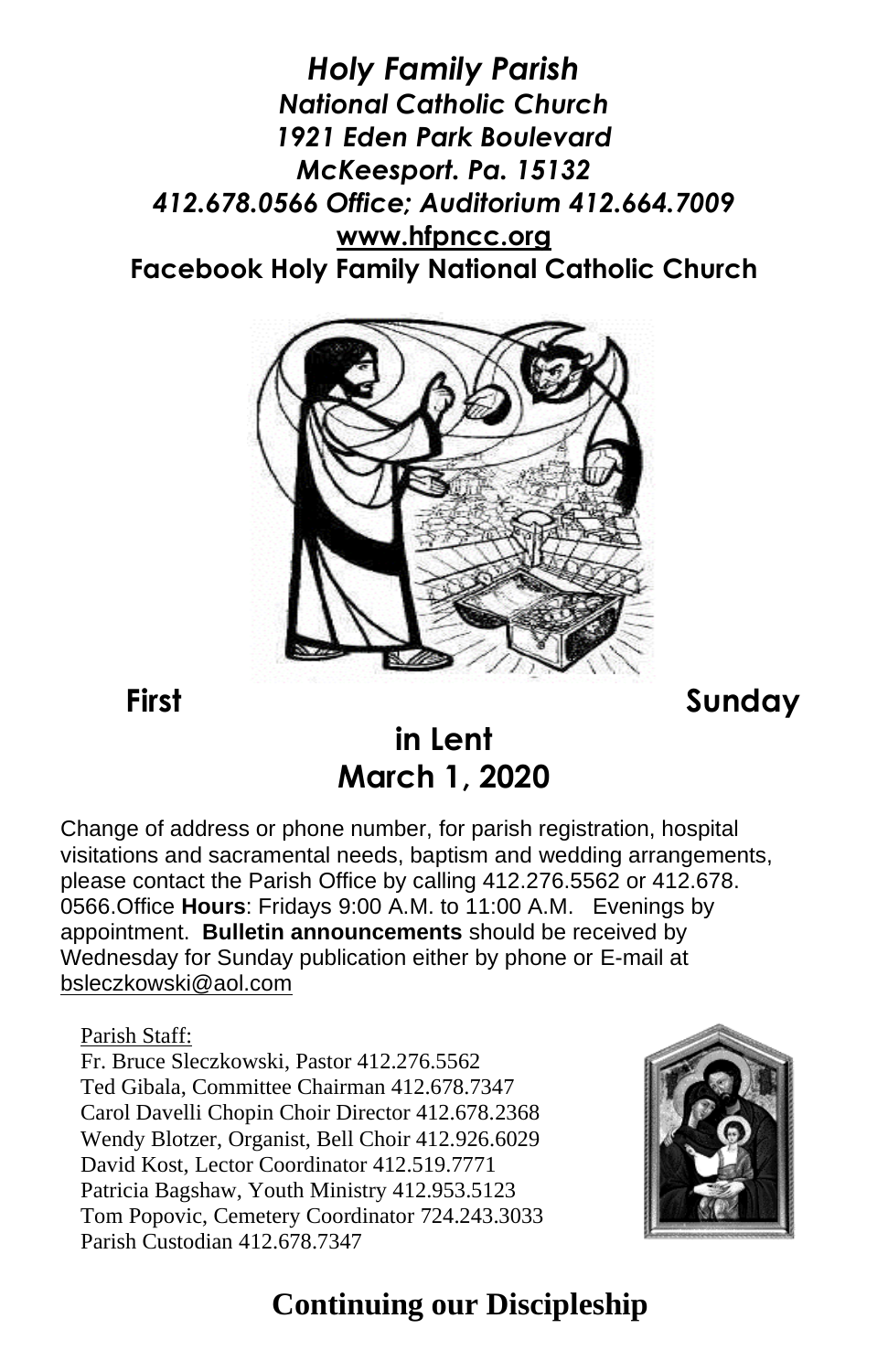#### **1 ST SUNDAY IN LENT MASS LITURGY**

| <b>OPENING HYMN</b>                                                                                           | <b>Bulletin</b>                    |  |  |  |  |  |  |
|---------------------------------------------------------------------------------------------------------------|------------------------------------|--|--|--|--|--|--|
| PENITENTIAL RITE                                                                                              | Page 66                            |  |  |  |  |  |  |
| <b>ENTRANCE HYMN</b>                                                                                          | Psalm 91: 1-2; Psalm 17:8          |  |  |  |  |  |  |
| C: You who dwell in the shelter of the Most High, who abides in                                               |                                    |  |  |  |  |  |  |
| the shadow of the Almighty, says to the Lord, My refuge and                                                   |                                    |  |  |  |  |  |  |
| fortress, my God in Whom I trust.                                                                             |                                    |  |  |  |  |  |  |
| R: Keep me as the apples of Your eye, hide me in the shadow of                                                |                                    |  |  |  |  |  |  |
| Your wings.                                                                                                   |                                    |  |  |  |  |  |  |
| C: Glory be to the Father and to the Son and to the Holy Spirit.                                              |                                    |  |  |  |  |  |  |
| R: As it was in the beginning, is now, and ever shall be, world                                               |                                    |  |  |  |  |  |  |
| without end. Amen.                                                                                            |                                    |  |  |  |  |  |  |
| <b>KYRIE</b>                                                                                                  | Page 67                            |  |  |  |  |  |  |
| <b>OPENING PRAYER</b>                                                                                         |                                    |  |  |  |  |  |  |
| <b>LITURGY OF THE WORD</b>                                                                                    |                                    |  |  |  |  |  |  |
| <b>First Reading</b>                                                                                          | Genesis 2: 7-9, 3: 1-7<br>Psalm 51 |  |  |  |  |  |  |
| <b>Responsorial Psalm</b>                                                                                     |                                    |  |  |  |  |  |  |
| R: Be merciful, O Lord, for we have sinned.                                                                   | Romans 5: 12-19                    |  |  |  |  |  |  |
| <b>Second Reading</b><br>Lenten Acclamations.                                                                 | Matthew 4: 4b                      |  |  |  |  |  |  |
|                                                                                                               |                                    |  |  |  |  |  |  |
| L: Glory and praise to You, Lord Jesus Christ.<br>R: One does not live on bread alone, but on every word that |                                    |  |  |  |  |  |  |
| comes forth from the mouth of God.                                                                            |                                    |  |  |  |  |  |  |
| R: Glory and praise to You, Lord Jesus Christ.                                                                |                                    |  |  |  |  |  |  |
| Gospel                                                                                                        | Matthew 4: 1-11                    |  |  |  |  |  |  |
| <b>SACRAMENT OF THE WORD</b>                                                                                  |                                    |  |  |  |  |  |  |
| <b>LITURGY OF THE FAITHFUL</b>                                                                                |                                    |  |  |  |  |  |  |
| <b>NICENE CREED</b>                                                                                           | Page 71                            |  |  |  |  |  |  |
| <b>GENERAL INTERCESSION</b>                                                                                   |                                    |  |  |  |  |  |  |
| R: Lord, Hear our Prayer                                                                                      |                                    |  |  |  |  |  |  |
| <b>OFFERTORY</b>                                                                                              | Page 73                            |  |  |  |  |  |  |
| THE GREAT THANKSGIVING                                                                                        |                                    |  |  |  |  |  |  |
| <b>EUCHARISTIC PRAYER 2</b>                                                                                   | Page 82                            |  |  |  |  |  |  |
| <b>SIGN OF PEACE</b>                                                                                          |                                    |  |  |  |  |  |  |
| <b>COMMUNION</b>                                                                                              | Page 98                            |  |  |  |  |  |  |
| POST COMMUNION PRAYER                                                                                         |                                    |  |  |  |  |  |  |
| <b>CONCLUDING RITE</b>                                                                                        |                                    |  |  |  |  |  |  |
| <b>DISMISSAL BLESSING</b>                                                                                     | Page 100                           |  |  |  |  |  |  |
| <b>CLOSING HYMN</b>                                                                                           | <b>Bulletin</b>                    |  |  |  |  |  |  |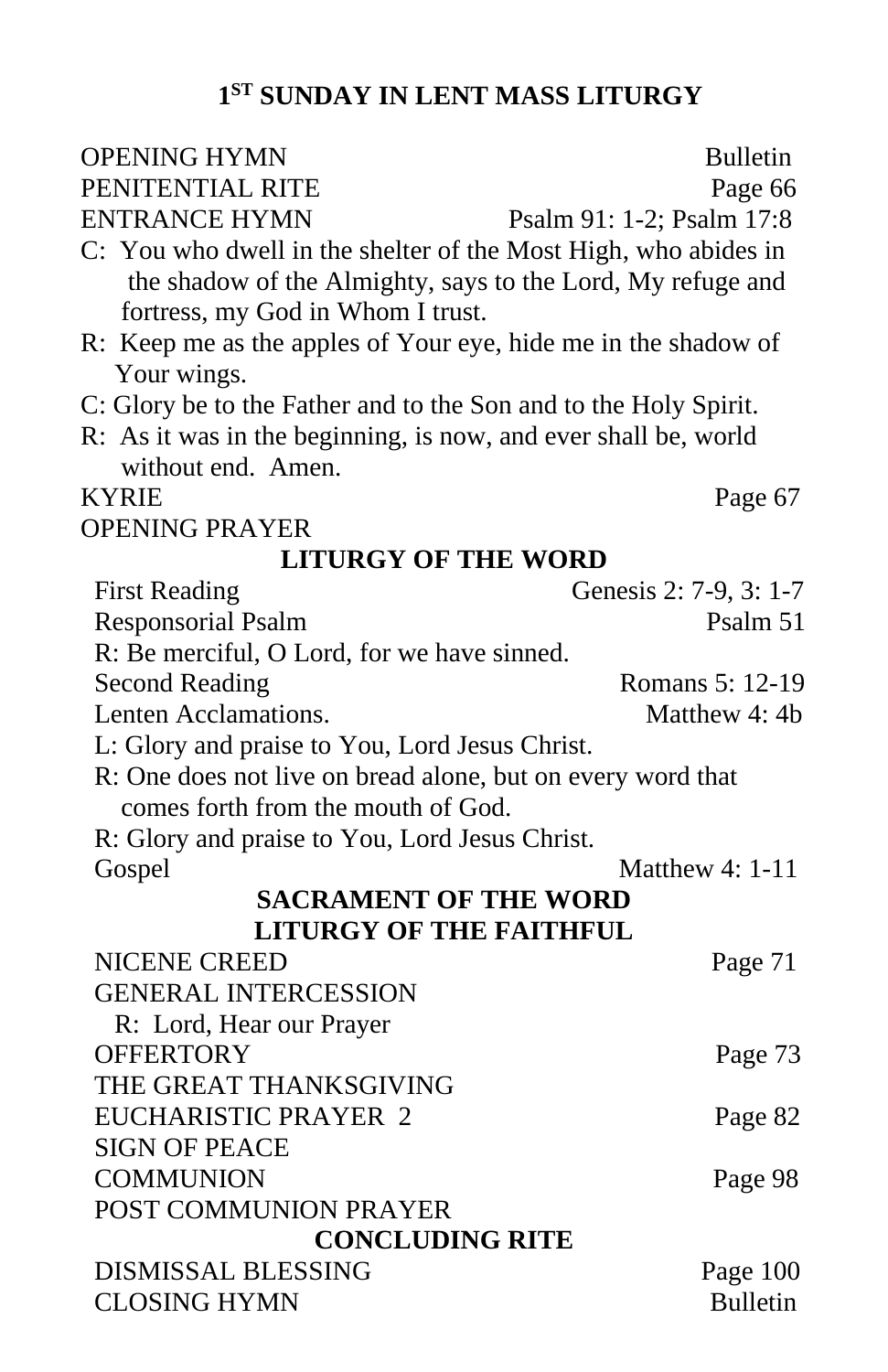#### **Opening Hymn: "The Glory of These Forty Days"** CC Hymn 239

The glory of these forty days, We celebrate with songs of praise; For Christ, by Whom all things were made, Himself has fasted and has prayed.

Alone and fasting Moses saw The loving God Who gave the law; And to Elijah, fasting, came The steeds and chariots of flame.

So Daniel trained his mystic sight, Delivered from the lions' might; And John, the Bridegroom's friend, became The herald of Messiah's Name.

Then grant that we like them be true Consumed in fast and prayer with you. Our spirits strengthen with Your grace, And give us joy to see Your face.

**Closing Hymn: "Cross of Compassion"** PNCC Hymnal 110 verses 1, 2, & 3

Cross of compassion, Cross of salvation Cross of all wisdom, Cross of love He who would seek thee, love Thee and know Thee He shall find guidance, from above.

Cross of contrition, Cross of redemption Cross of all victory Cross of gain We would come near Thee, there rest our burden and share our sorrow, grief and pain.

When with deep suff'ring and doubts affliction Your heart is wounded through and through When peril threaten, to the cross hasten,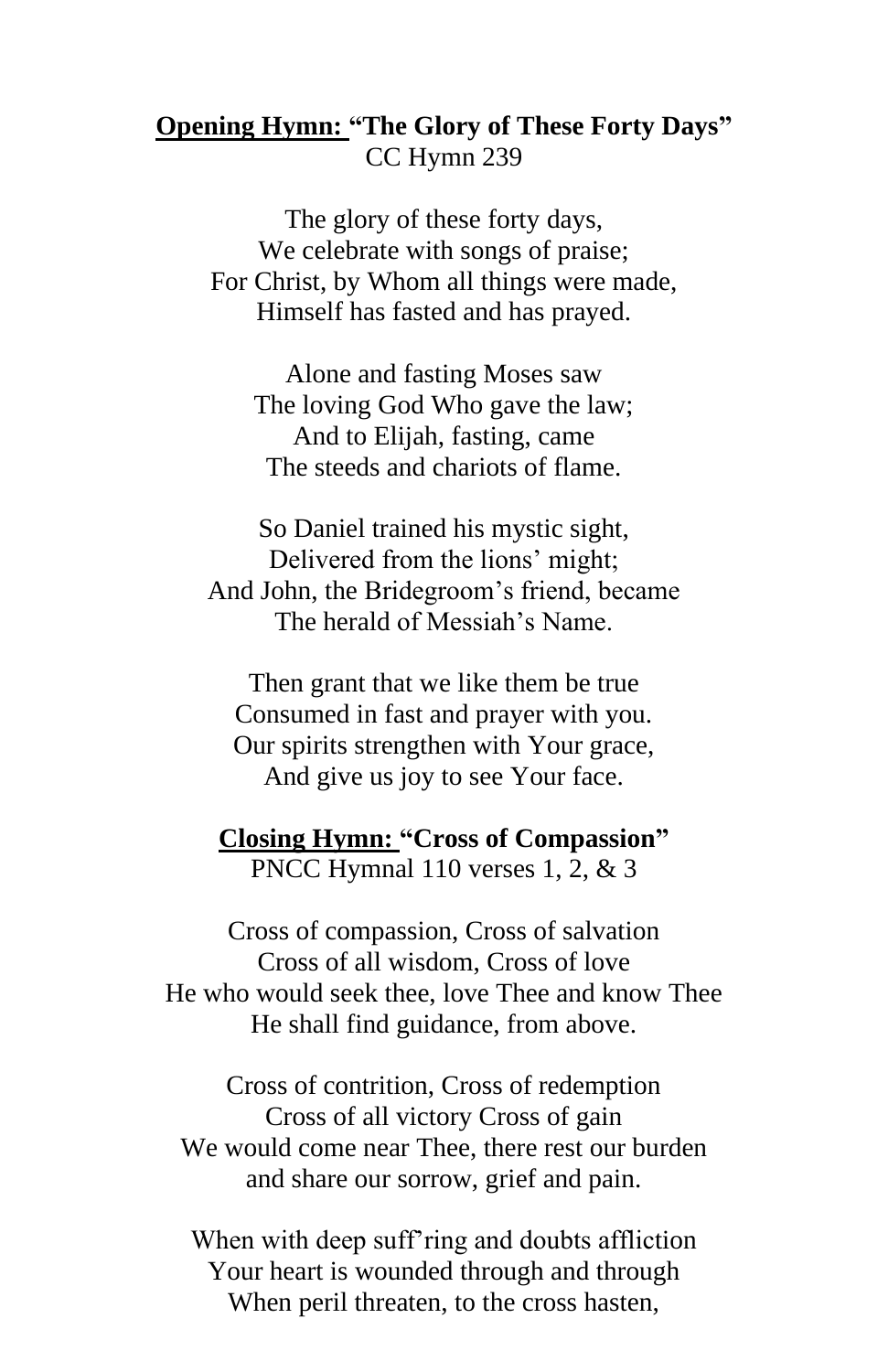It will sustain and rescue you.

#### **This Week**

| і шэ Уусск                                             |                   |
|--------------------------------------------------------|-------------------|
| Sunday, March 1, 2020                                  | Lent 1            |
| <b>Holy Mass</b>                                       | 9:00 A.M.         |
| +David Phillips Int. David & Sandy Kost; +Joseph       |                   |
| <b>Parknavy</b> Int. Annunciation Bell & Chopin Choirs |                   |
| <b>SOCL</b>                                            | $10:15$ A.M.      |
| <b>Holy Mass</b>                                       | 11:00 A.M.        |
| <b>Wednesday, March 4, 2020</b>                        |                   |
| <b>Bible Study</b>                                     | 5:45 P.M.         |
| <b>Bitter Lamentations Part 2</b>                      | 7:00 P.M.         |
| Chopin Choir Rehearsal                                 | 7:30 P.M.         |
| Thursday, March 5, 2020                                |                   |
| <b>Annunciation Bell Choir Rehearsal</b>               | 6:30 P.M.         |
| Friday, March 6, 2020                                  |                   |
| <b>Stations of the Cross</b>                           | 7:00 P.M.         |
| Parish Choirs to participate in the mediations         |                   |
| Sunday, March 8, 2020                                  | Lent <sub>2</sub> |
| <b>Institution of the PNCC</b>                         |                   |
| <b>Holy Mass</b>                                       | 9:00 A.M.         |
| +Deacon Raymond Lagesse & Max Sleczkowski Int.         |                   |
| Sleczkowski & Lagesse Families +Deceased members of    |                   |
| the Lasota Family Int. Mr. & Mrs. Tom Tondera          |                   |
| <b>SOCL</b>                                            | 10:15 A.M.        |
| <b>Holy Mass</b>                                       | 11:00 A.M.        |
|                                                        |                   |

#### **In Sympathy**

Holy Family gives it condolences and prayers to Judy Waskowicz and family upon the recent passing of her Father, Frank Maringo. Eternal rest grant to him Lord and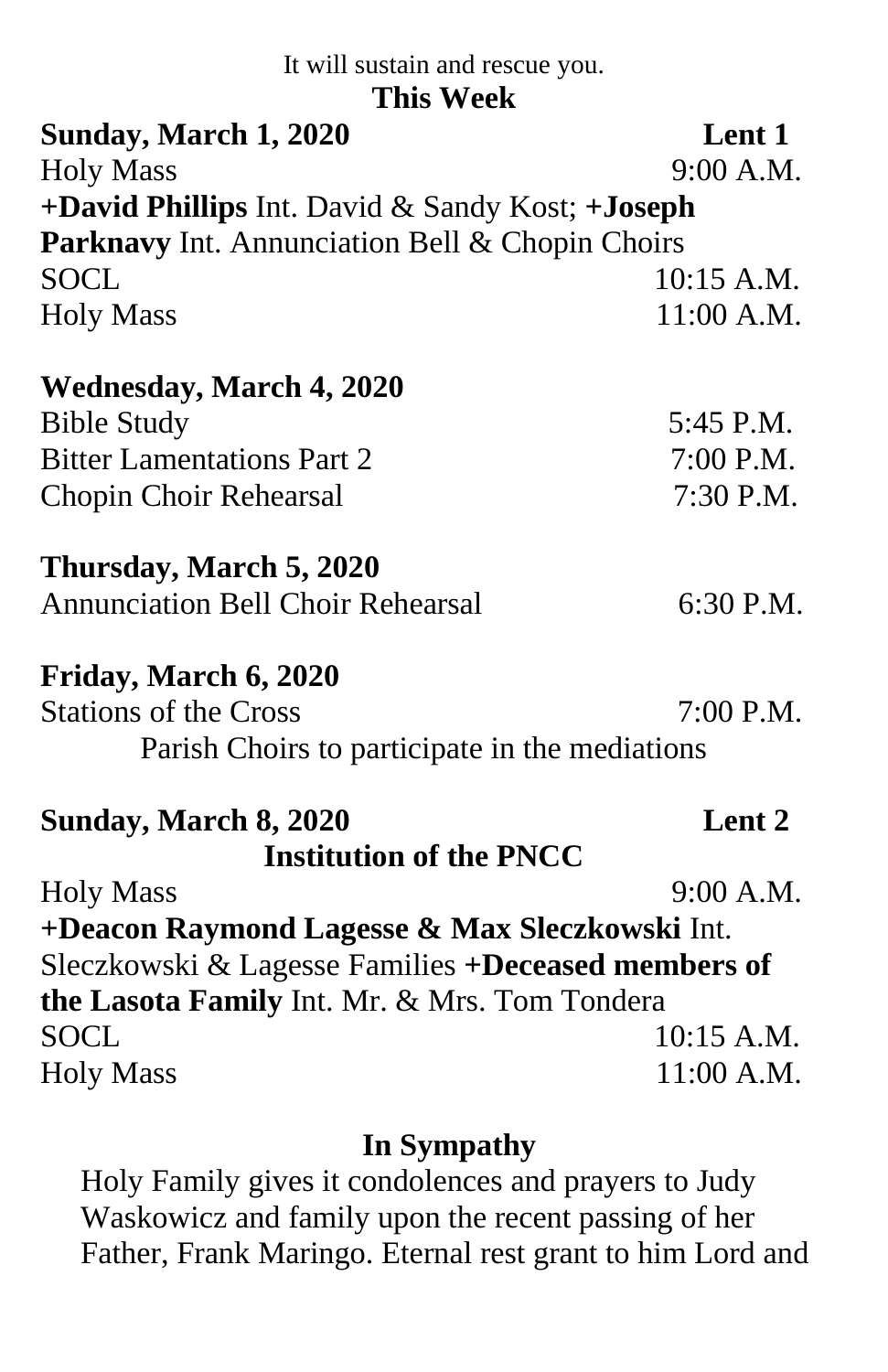peace.



Saturday, March  $21<sup>st</sup>$ ,  $2020 *$  Parish Hall  $*$  9 AM -3 PM Crafters-Vendors-Chinese Auction Kitchen: Wedding Soup, Haluski, Stuffed Cabbage

Baked Goods

*Hosted by Holy Family Youth Group Donated Chinese Auction Baskets are always welcomed*

**Today's Sunday Ministry**

| 9:00 A.M.                                           | 11:00 A.M.               |
|-----------------------------------------------------|--------------------------|
| Greeter: C. Trumpe                                  | A. Fioravanti            |
| <b>Lectors: Red Team</b>                            | B. Zaucha                |
| Ushers: S. Tadajski & L. Guy                        | J. Wagner                |
| <b>Next Sunday Ministries</b>                       |                          |
| 9:00 A.M.                                           | 11:00 A.M.               |
| Greeter: M. Sleczkowski                             | A. Fioravanti            |
| $\mathbf{I}$ $\mathbf{V}$ $\mathbf{I}$ $\mathbf{V}$ | $D \cdot Z_{\text{max}}$ |

Lectors: Youth Team B. Zaucha Ushers: J. Bagshaw & R. DeLong J. Wagner

## **First Sunday in Lent Word Search**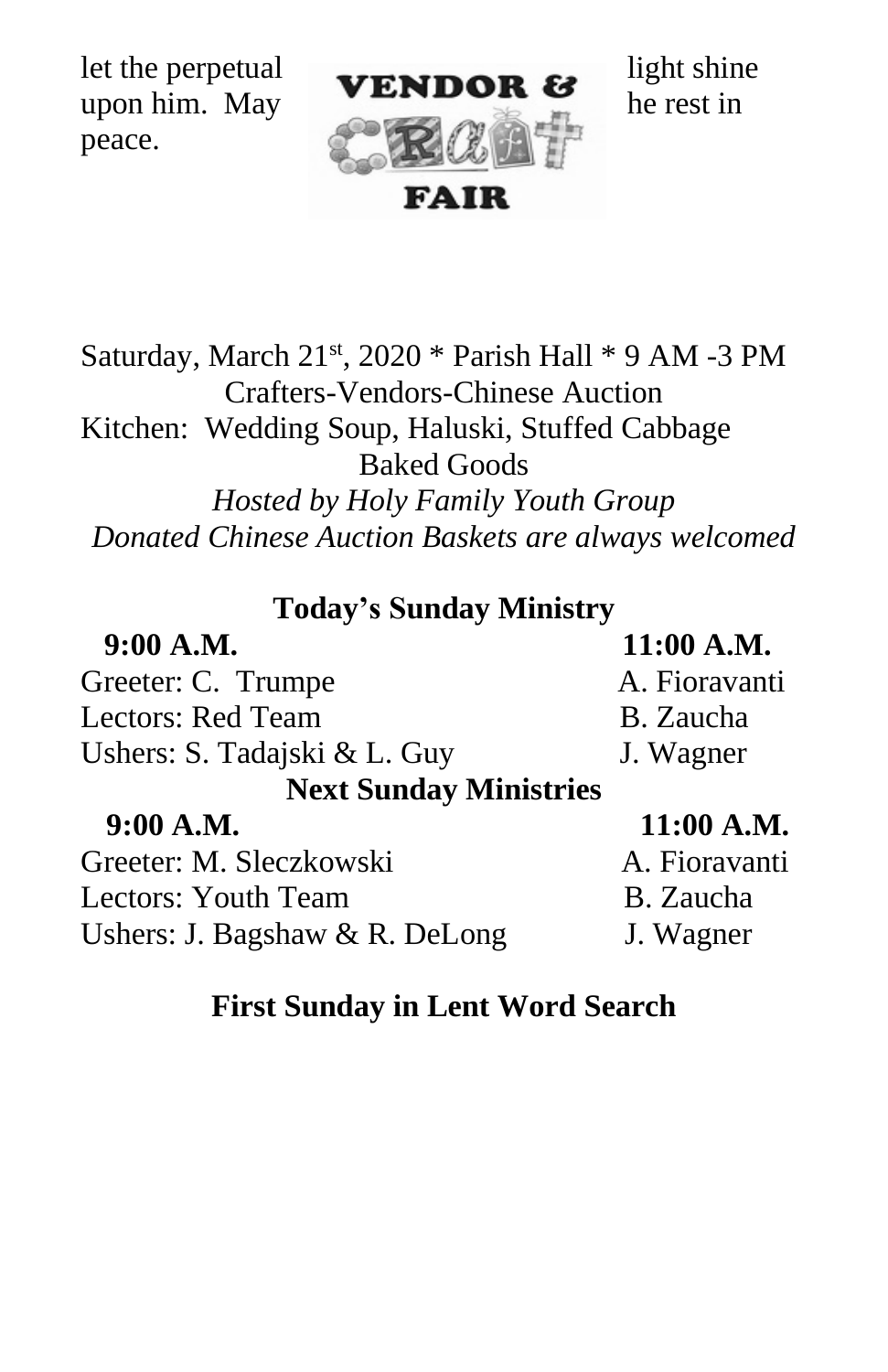| т | s | E | И | $\circ$ |   | s | E | s | E | <b>WILDERNESS</b><br><b>TEMPTED</b> |
|---|---|---|---|---------|---|---|---|---|---|-------------------------------------|
| E |   | н | U | N       | G | R | Y | s |   | <b>DEVIL</b>                        |
| Y | т | R | ٥ | F       | A | s | т | E | D | <b>FASTED</b>                       |
| P | s | ι | Е | G       | N | A | s | И | E | <b>FORTY</b>                        |
| L |   | A | И | т       | A | s | E | R | v | <b>HUNGRY</b>                       |
|   |   | н | D | E       | т | P | м | E | т | <b>STONES</b>                       |
| v | D |   | s | т       | A |   | F | D |   | <b>LOAVES</b>                       |
| E | v |   |   | R       | s | ۰ | т |   |   | <b>ANGELS</b>                       |
| D | s | E | v | A       | o | L | o |   | E | <b>FOOT</b><br><b>SATAN</b>         |
| т | P | w | E | т       | E | w | ٥ | w | L | <b>WORSHIP</b>                      |

#### **Lent 2020**

Lent is a Christian Year season, in which the Christians observe simple living, fasting and prayers. The PNCC still observes abstinence of meat on Wednesday and Fridays. Hence it is a forty days long season without counting the Sundays. The purpose behind Lent is praying, performing penance, and almsgiving. Almsgiving is also one of the important of the three customary practices of Lent. In this, people make voluntary contributions to assist the poor. Almsgiving signifies doing justice towards your neighbors. It is basically a sincere religious observance in the Christian calendar. Holy Family is participating with 3 projects to choose from: The Youth Community Project, the PNU Branch 132 Food Drive: "Roll Away the Stone of Hunger" and the Homeless Clothing Drive. More information can be found in the bulletin in how you can help. The Future Direction's action plan for March will be about Martha & Mary of Bethany Prayerfulness, Service. (Luke 10: 38-42, John 11: 1-45).

**Future Direction's 2020 March Action Plan** *Reflection Question:* Martha and Mary together give a balanced model of the aspects of our discipleship. Do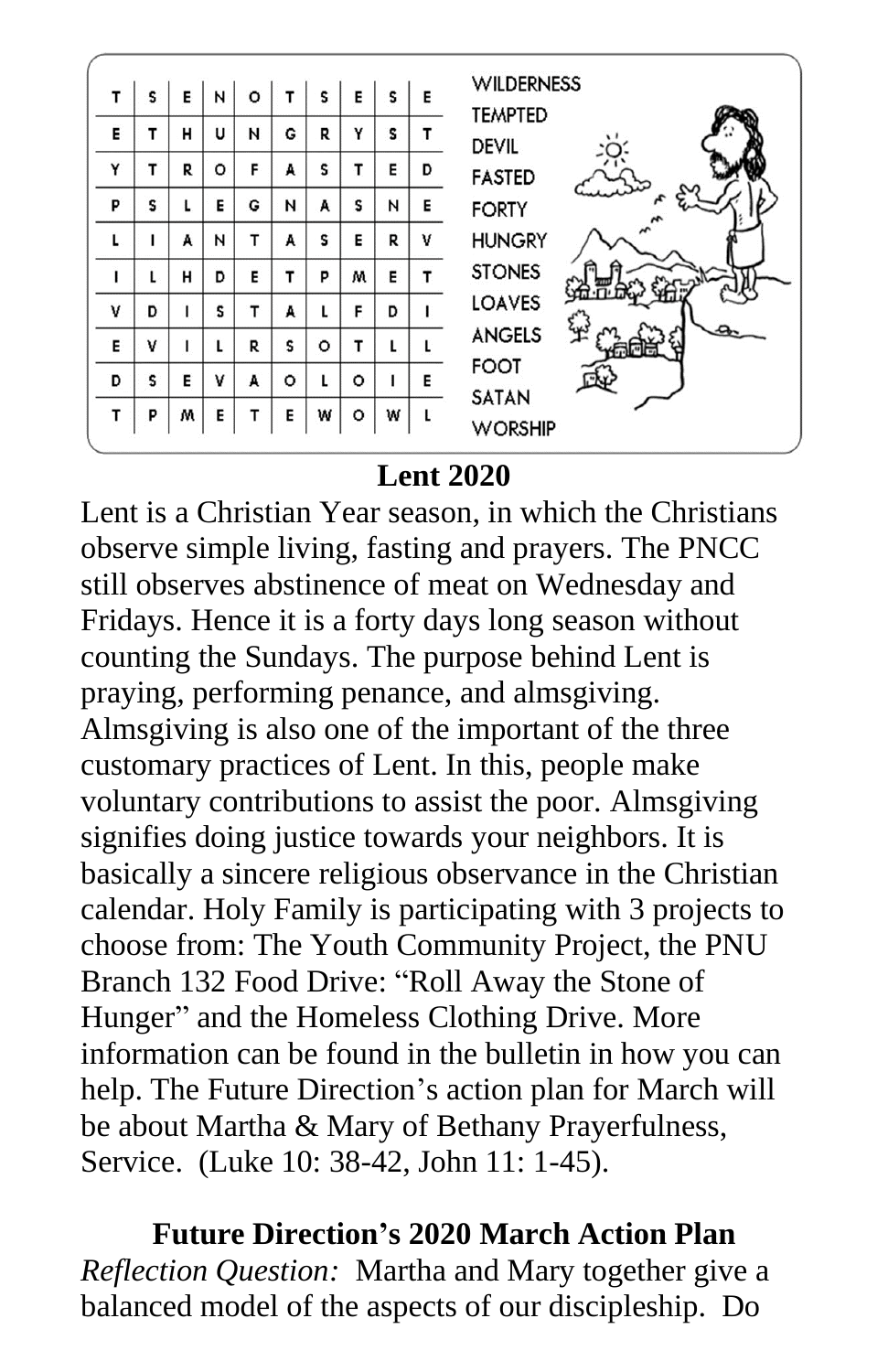you have this same balance of prayers and service in your daily life? What can you do to achieve it? A special Lenten Penitential Service, mini retreat, is scheduled for Friday, March 13<sup>th</sup> at 7:00 P.M. as part of March Action Plan.

## **Scheduled readers for the Station of the Cross**

March 6<sup>th</sup> Choirs. March 20<sup>th</sup> YMSR. March  $27<sup>th</sup>$  SAMBS.

April 3rd Acolytes, Sacristans, SOCL, Youth  $\mathsf{C}$ lub.

## **Parish Service Projects**



The youth are collecting travel toiletries for Witness Bags during this spring for the Intersection as part of the Future Direction's Community project. Baskets are downstairs with hopes of filling each of them with 25 items. Still needed are Band Aids, Neosporin, Cortisone Cream, Cotton Swabs, Listerine (travel size), Deodorants, Razors, Nail clippers and socks. Hopefully this can be an ongoing project with the parish.

PNU Branch 132's "**Roll Away the Stone of Hunger"** campaign, part of the Future Directions suggestions, will be collecting food for the McKeesport Intercession. Check the bulletin board for what is needed.

David Kost will be collecting coats, hats, gloves, sweater, scarves, blankets, socks and toiletries (travel size). The clothes should still be wearable and in decent condition. A designated spot in the hall will be available. David will take care of delivery weekly so there will be no accumulation. He is working with a group of people who distribute clothing to the homeless.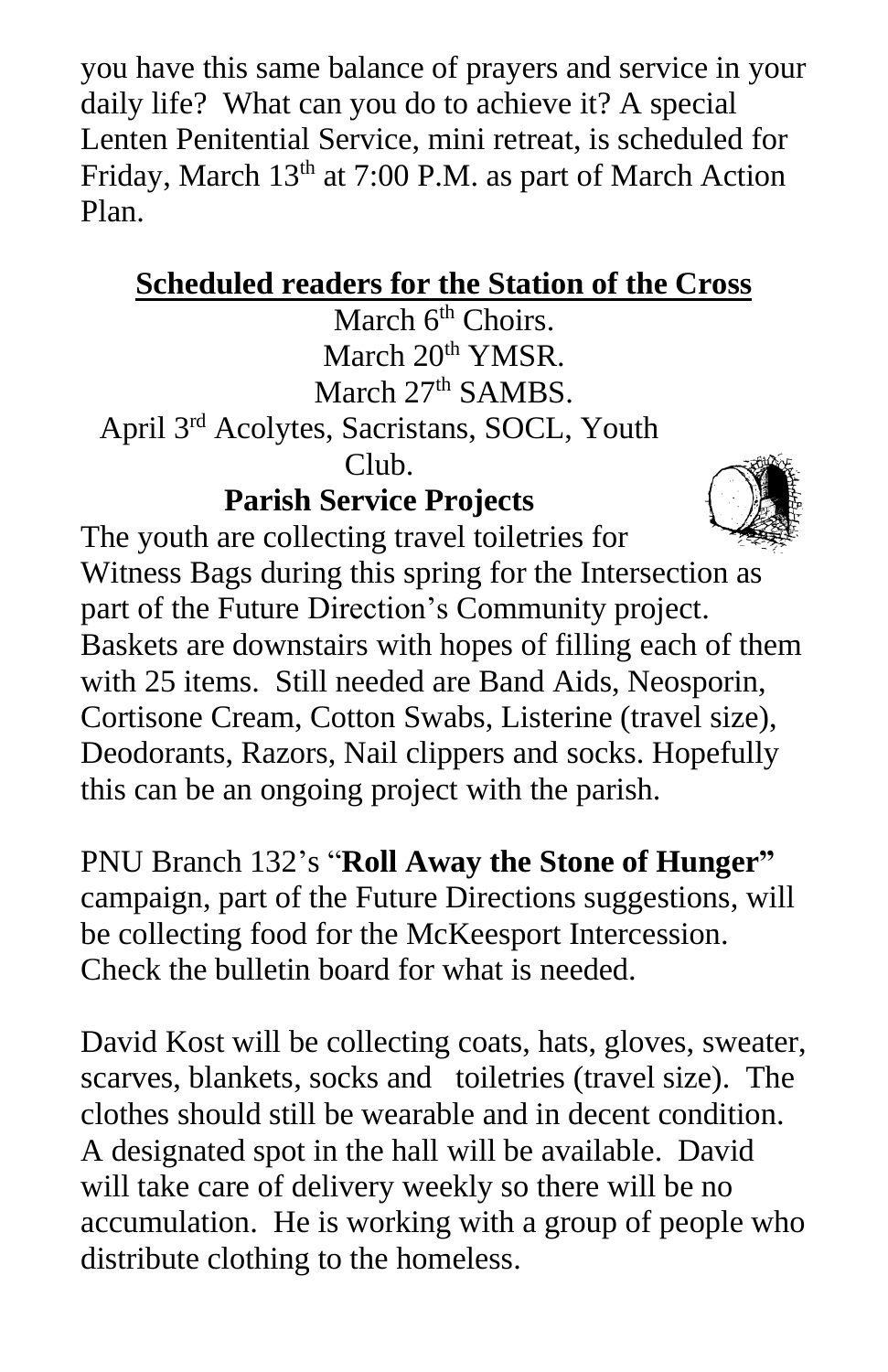**2019 Fair Share** For those who would like a copy of their 2019 Fair Share offerings for tax purposes, please contact Fr. Bruce @ 412.276.5562 or email bsleczkowski@aol.com



 **Next Sunday - Don't** 

**Forget**

### **First Sunday in Lent**

 **First Reading**: Genesis 2: 7-9, 3: 1-7 **Responsorial Psalm:** 51 **Second Reading**: Romans 5: 12-19 **Gospel:** Matthew 4: 1-11

 **KEY VERSE**: "Then Jesus was led by the Spirit into the wilderness to be tempted by the devil. Matthew 4: 1

**READING**: Our first reading deals with the tempting of Adam and Eve. Despite all God did for them, at the first suggestion of the tempter, they disobeyed God. Paul reminded the Romans that by His obedience to God, Christ undid the harm done by the disobedience of Adam. The Gospel shows that, like us, Jesus had to struggle against



evil. He was tempted in every way that we are, but He did not succumb.

 **REFLECTION:** In the Cycle of Sunday Readings, the oldest are those of Year A in Lent - these Gospels have accompanied the Church for many centuries. We must realize why: Lent was originally the time of immediate preparation of candidates for